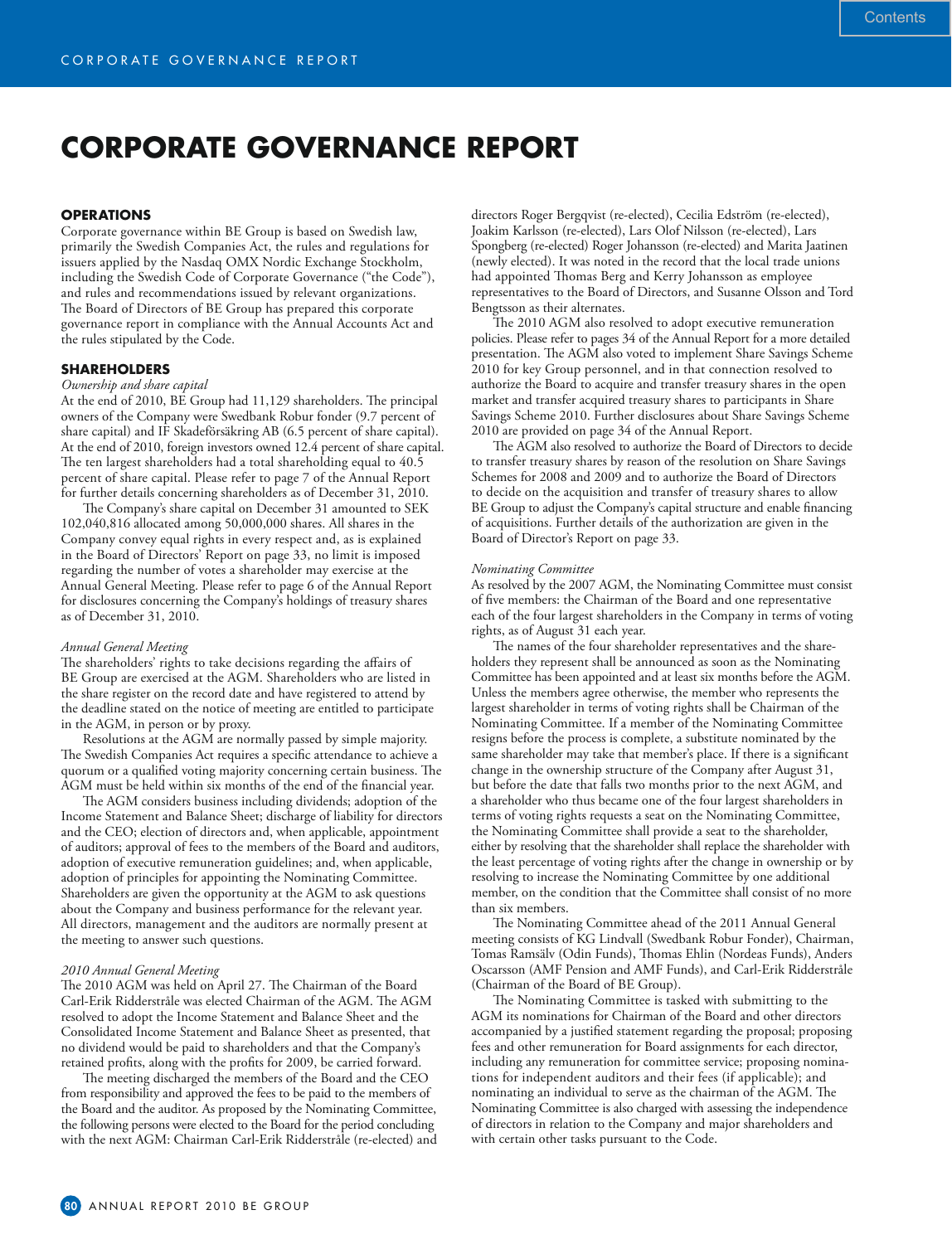| <b>NAME</b>            | <b>REPRESENTING</b>       | <b>OWNERSHIP</b><br><b>SHARE IN</b><br><b>BE GROUP, %</b> |
|------------------------|---------------------------|-----------------------------------------------------------|
| <b>KG Lindvall</b>     | Swedbank Robur Fund       | 9.7                                                       |
| Tomas Ramsälv          | Odin Funds                | 5.0                                                       |
| Anders Oscarsson       | AMF Pension and AMF Funds | 4.4                                                       |
| Thomas Ehlin           | Nordeas Funds             | 2.5                                                       |
| Carl-Erik Ridderstråle | Chairman of the Board     | 1.0                                                       |
| Total:                 |                           | クク ん                                                      |

The Nominating Committee has met four times between its formation and publication of the notice of the 2011 AGM. As a basis for its proposals to the 2011 AGM, the Nominating Committee assessed whether the current Board is suitable for its purpose and meets the requirements on the Board of Directors imposed by the Company's position and future direction. The assessment was based on material including relevant sections of the evaluation of Board activities performed under the Chairman's guidance.

New recruitments to the Board are based on a list of qualifications adopted by the Nominating Committee.

# **THE BOARD AND ITS WORK**

## *Composition*

Under the Articles of Association, the Board of Directors of BE Group must consist of at least three and no more than ten directors elected by the AGM for a term that lasts until the first AGM held after the year the director was appointed. The Articles of Association do not allow

election of alternate directors and lack provisions on the appointment and discharge of directors, as well as on the amendment of the Articles of Association.

Until December 31, 2010, the Board of the Company consisted of eight members elected by the AGM of April 27, 2010. Carl-Erik Ridderstråle (Chairman), Roger Bergkvist, Cecilia Edström, Marita Jaatinen, Roger Johansson, Joakim Karlsson, Lars Olof Nilsson and Lars Spongberg, along with two employee representatives, Thomas Berg and Kerry Johansson and their alternates, Tord Bengtsson and Susanne Olsson. In connection with Roger Johansson assuming the position of President of BE Group on January 1, 2011, he resigned his membership of the Board.

Please refer to pages 86–87 of the Annual Report for a more detailed presentation of the directors. All eight directors elected by the AGM are independent in relation to BE Group and executive management according to the terms of the Code. All members re-elected by the AGM are considered independent in relation to BE Group's principal owners.

### *Rules of procedure of the Board*

Each year, the Board adopts written rules of procedure that clarify its responsibilities and regulate the division of labor within the Board and its committees including the role of the Chairman, decision-making procedures, meeting schedules, procedures for calling Board meetings, agendas and minutes, as well as the Board's work in connection with accounting, auditing and financial reporting. The rules of procedure also govern how the Board will obtain information and documentation as a basis for exercising its responsibilities and to enable it to make wellfounded decisions. The Board has also adopted sets of instructions for the CEO and for financial reporting to the Board and has adopted other special policies.

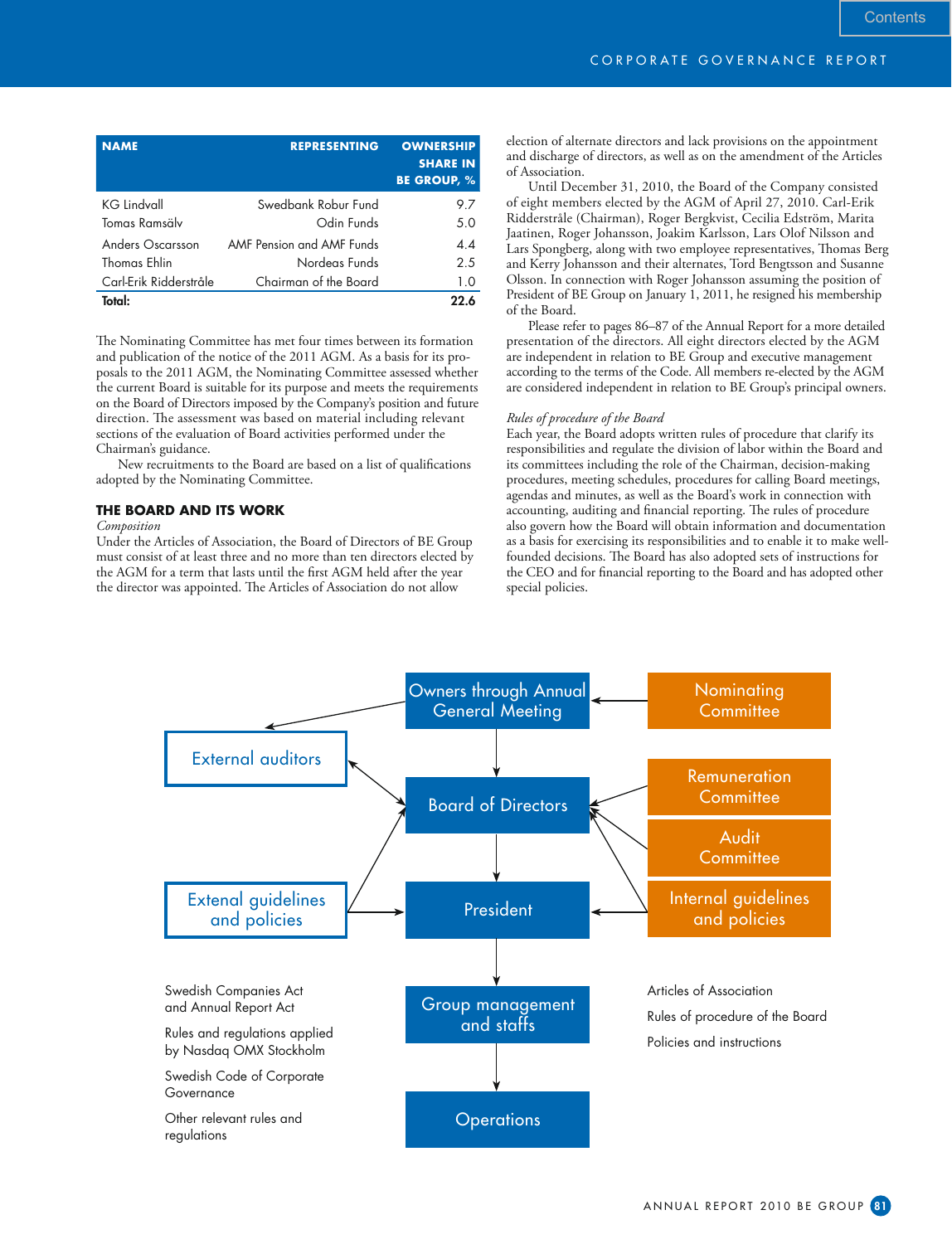The Board's responsibilities include monitoring the CEO's work by means of regular follow-up of operations during the year, checking that the organization, management and guidelines for managing BE Group's affairs are appropriate and ensuring the existence of adequate internal control.

The Board's responsibilities also involve setting strategies and targets, developing special policies, making decisions regarding large-scale acquisitions and divestments of operations, making decisions on other major investments, determining investments and loans in accordance with the Group's finance policy, issuing financial reports, evaluating operational management and planning succession.

The Board safeguards the quality of financial reporting, in part through adopted guideline documents such as the instructions to the CEO, the instructions for financial reporting to the Board and the information and insider policy and in part by dealing with reports from the Audit Committee in the form of formal minutes and observations, recommendations and proposals for resolutions and measures.

The Board also safeguards the quality of financial reporting through the careful examination of interim reports, the annual accounts and the year-end report at Board meetings. The Board has delegated to management responsibility for assuring the quality of press releases with financial content and presentation material used at meetings with the media, shareholders and financial institutions.

The Chairman of the Board, Carl-Erik Ridderstråle, organizes and presides over the activities of the Board to ensure compliance with the Swedish Companies Act, other laws and regulations, regulations applicable to publicly traded companies (including the Code) and the Board's internal guidelines.

The Chairman monitors operations through ongoing contacts with the CEO and is responsible for ensuring that the other members of the Board receive satisfactory information and data on which to make decisions. The Chairman ensures that directors regularly update and deepen their understanding of BE Group and otherwise are given the training required for the efficient exercise of Board responsibilities. The Chairman also ensures that Board performance is evaluated annually and that relevant sections of the assessments are provided to the Nominating Committee. The Chairman represents BE Group in matters of ownership.

The Board has a Remuneration Committee and an Audit Committee. The purpose of Board committees is to ensure in-depth and efficient Board performance and to prepare items of business in their respective areas. The committees have no authority to make decisions. The members of the committees are appointed annually by the Board at its statutory meeting following its election/re-election by the AGM. Instructions to the Audit Committee are included in the agenda of the Board.

#### *Work of the Board in 2010*

According to the current rules of procedure, the Board shall meet on six occasions per year, in addition to its statutory meeting. Additional meetings shall be held as necessary. The Board held a total of 11 meetings in 2010, of which four were held over the telephone and two per capsulam.

Over the year, the work of the Board focused in particular on strategy discussions regarding the development of the Company over the next three years, issues relating the general economic situation and related matters involving cost savings, acquisitions, investments, financial issues and market communications.

The CEO and CFO were present at all Board meetings and reported on the development of the Group. Apart from the members of the Board, other officers of BE Group participated in Board meetings to present reports on particular issues and when otherwise deemed appropriate. Attorney Hans Petersson acted as secretary at the Board meetings.

The following table provides a report of attendance by elected directors at the six meetings prior to the AGM and the five meetings after the AGM. As shown, attendance at Board meetings during the year was excellent.

| <b>MEMBER</b>                 | <b>BOARD OF</b><br><b>DIRECTORS</b> | <b>REMUNERATION</b><br><b>COMMITTEE</b> | <b>AUDIT</b><br><b>COMMITTEE</b> |
|-------------------------------|-------------------------------------|-----------------------------------------|----------------------------------|
| Carl-Erik Ridderstråle        | 11/11                               | 5/5                                     |                                  |
| Roger Berggvist               | 11/11                               |                                         |                                  |
| Cecilia Edström               | 11/11                               |                                         | 6/6                              |
| Marita Jaatinen <sup>1)</sup> | 4/5                                 |                                         |                                  |
| Roger Johansson               | 11/11                               |                                         |                                  |
| Joakim Karlsson               | 10/11                               |                                         | 5/6                              |
| Lars Olof Nilsson             | 11/11                               |                                         | 6/6                              |
| Lars Spongberg                | 11/11                               | 5/5                                     |                                  |

<sup>1)</sup> Elected to the Board by the AGM in April 2010.

### *Audit Committee*

The Audit Committee is tasked with supervising accounting, financial reporting and internal control procedures. Each year, the Company's auditors, in consultation with the Company's CFO, formulate a proposed audit policy and presents this to the Audit Committee. Once the proposal has been reviewed and commented on by the Committee, a final proposal is submitted for approval by the Board.

Committee activities are oriented towards assuring the quality and accuracy of financial accounting and reporting, internal financial control efforts, Group compliance with applicable regulations and, where applicable, transactions between the Group and related parties. The Committee also works to comprehend and optimize the management of the Company's financial and operational risks.

The Audit Committee also maintains regular contact with BE Group AB and the Group's auditor to generate a continual exchange of opinions and information between the Board and the auditor concerning audit issues, assessing audit performance and adopting guidelines for services other than audits that BE Group is permitted to procure from BE Group's auditor. The Audit Committee consists of Lars Olof Nilsson (Chairman), Joakim Karlsson and Cecilia Edström and meets the legal requirements imposed in terms of expertise in accounting or auditing.

The work of the Committee is regulated by a special set of instructions adopted by the Board as part of its agenda. The Audit Committee met six times in 2010 and once in 2011. The meetings of the Audit Committee are minuted and reported orally at Board meetings.

#### *Remuneration Committee*

In 2010, the duties of the Remuneration Committee mainly dealt with matters related to salaries and other terms of employment, pension benefits and the bonus system for the CEO and the managers reporting directly to him, as well as remuneration issues of a policy nature.

In addition, the Committee prepared decision input in certain other remuneration issues that are of a policy nature or otherwise of material significance, such as incentive and profit sharing schemes. The Remuneration Committee was also tasked with drafting executive remuneration policies the Board will present to the AGM for resolution.

In 2010, the Remuneration Committee's assignment was adapted to comply with the rules concerning such committees in the revised Code that came into effect on July 1, 2010. As a consequence, following that date, the Committee has also been tasked with monitoring and assessing variable remuneration programs for senior executives that were ongoing or terminated during the year and with monitoring and assessing the application of the guidelines for remunerations for senior executives that shall, by law, be adopted by the AGM, as well as current remuneration structures and levels in the Company.

The Remuneration Committee consists of Carl-Erik Ridderstråle (Chairman) and Lars Spongberg. The work of the Committee is regulated by a special set of instructions adopted by the Board as part of its agenda. The Remuneration Committee met five times in 2010, at which both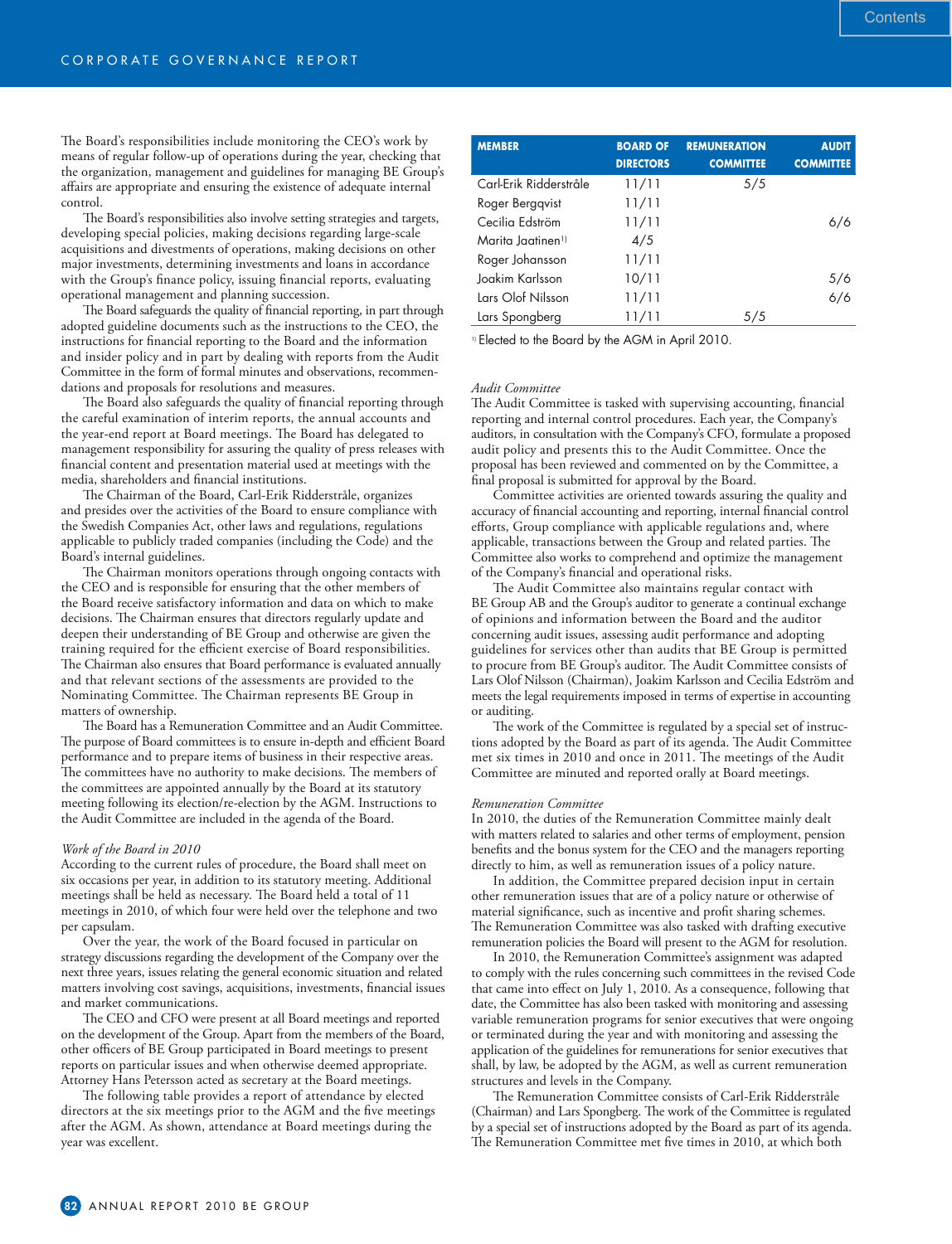**Contents** 

members were present. Committee members have also been in regular communication concerning new hires and other salary issues.

Meetings of the Remuneration Committee are minuted and reported orally at Board meetings.

#### *Board remuneration*

The fees for the directors elected by the AGM are determined by the AGM on the basis of the Nominating Committee's proposal. Employee representatives to the Board of Directors do not receive directors' fees. In accordance with a resolution by the 2010 AGM, a fee of SEK 400,000 was paid to the Chairman of the Board for the period extending from the 2010 AGM until the 2011 AGM. The other directors were each paid a fee of SEK 200,000 for the same term of office.

In addition, the members of the Audit Committee were paid fees totaling SEK 120,000, of which SEK 60,000 was paid to the Chairman of the Committee and SEK 30,000 each to the other members. No fees were paid to the members of the Remuneration Committee. No directors' fees are paid to BE Group employees who sit on subsidiary Boards of directors.

| <b>MEMBER</b><br><b>SEK</b> | <b>BOARD OF</b><br><b>DIRECTORS</b> | <b>REMUNERATION</b><br><b>COMMITTEE</b> | <b>AUDIT</b><br><b>COMMITTEE</b> |
|-----------------------------|-------------------------------------|-----------------------------------------|----------------------------------|
| Carl-Erik Ridderstråle      | 400,000                             |                                         |                                  |
| Roger Bergqvist             | 200,000                             |                                         |                                  |
| Cecilia Edström             | 200,000                             |                                         | 30,000                           |
| Marita Jaatinen             | 200,000                             |                                         |                                  |
| Roger Johansson             | 200,000                             |                                         |                                  |
| Joakim Karlsson             | 200,000                             |                                         | 30,000                           |
| Lars Olof Nilsson           | 200,000                             |                                         | 60,000                           |
| Lars Spongberg              | 200,000                             |                                         |                                  |
| Total:                      | 1,800,000                           |                                         | 120,000                          |

# **GROUP MANAGEMENT**

For most of 2010, BE Group's management consisted of six individuals: Lars Bergström, President and CEO, Torbjörn Clementz, CFO and Deputy CEO, Per Horstmann, Vice President, Purchasing and Production, Per Gullstrand, Business Area Manager CEE, Matti Tiira, Business Area Manager Finland and President of BE Group Oy Ab and Stefan Eklund,

Business Area Manager Sweden and President of BE Group Sverige AB.

Lars Bergström left his assignment as President and CEO effective from December 31, 2010 and was succeeded on January 1, 2011 by Board member Roger Johansson, who simultaneously left the Board. A more detailed presentation of the CEO and other members of Group Management is given on page 88 of the Annual Report.

The President leads operations in accordance with the Companies Act and within the parameters set by the Board. In consultation with the Chairman of the Board, the President prepares the data and materials the Board requires to make its decisions, presents matters and explains proposed decisions. The President is also responsible for BE Group's commercial, strategic and financial development, leading and coordinating daily operations in line with the Board's guidelines and decisions.

The President also appoints the members of Group Management in consultation with the Chairman of the Board. BE Group Management reviews operations at monthly meetings presided over by the President. The Group Management team also holds weekly conference calls to discuss operations.

## **AUDITORS**

At the 2007 AGM, the KPMG Bohlins AB firm of auditors was elected auditor for BE Group for a period of four years. Alf Svensson, authorized public accountant, is the principal auditor.

The auditor maintains regular contact with the Chairman of the Board, the Audit Committee and Group Management. BE Group's auditor is tasked with auditing the Annual Report and accounting records as well as the management of the Company by the President and the Board of Directors. The auditor works according to an audit plan, into which the opinions of the Board have been incorporated, and has reported its observations to the Board. Reports have been submitted during the progress of the audit and in connection with the adoption of the 2010 Year-end Report on February 8, 2011.

The auditor also participates in the AGM, where he outlines the audit process and his observations in an audit report. Over the year, the auditor has also performed certain consulting assignments outside the scope of the audit – these have mainly involved advice on accounting matters. The external audit is conducted in accordance with the generally accepted accounting principles in Sweden. The auditing of documentation for the Annual Report for legal units outside Sweden is conducted in accordance with legal requirements and other applicable regulations in the relevant countries, in accordance with generally accepted accounting principles and accompanied by audit reports where so required by local legislation.

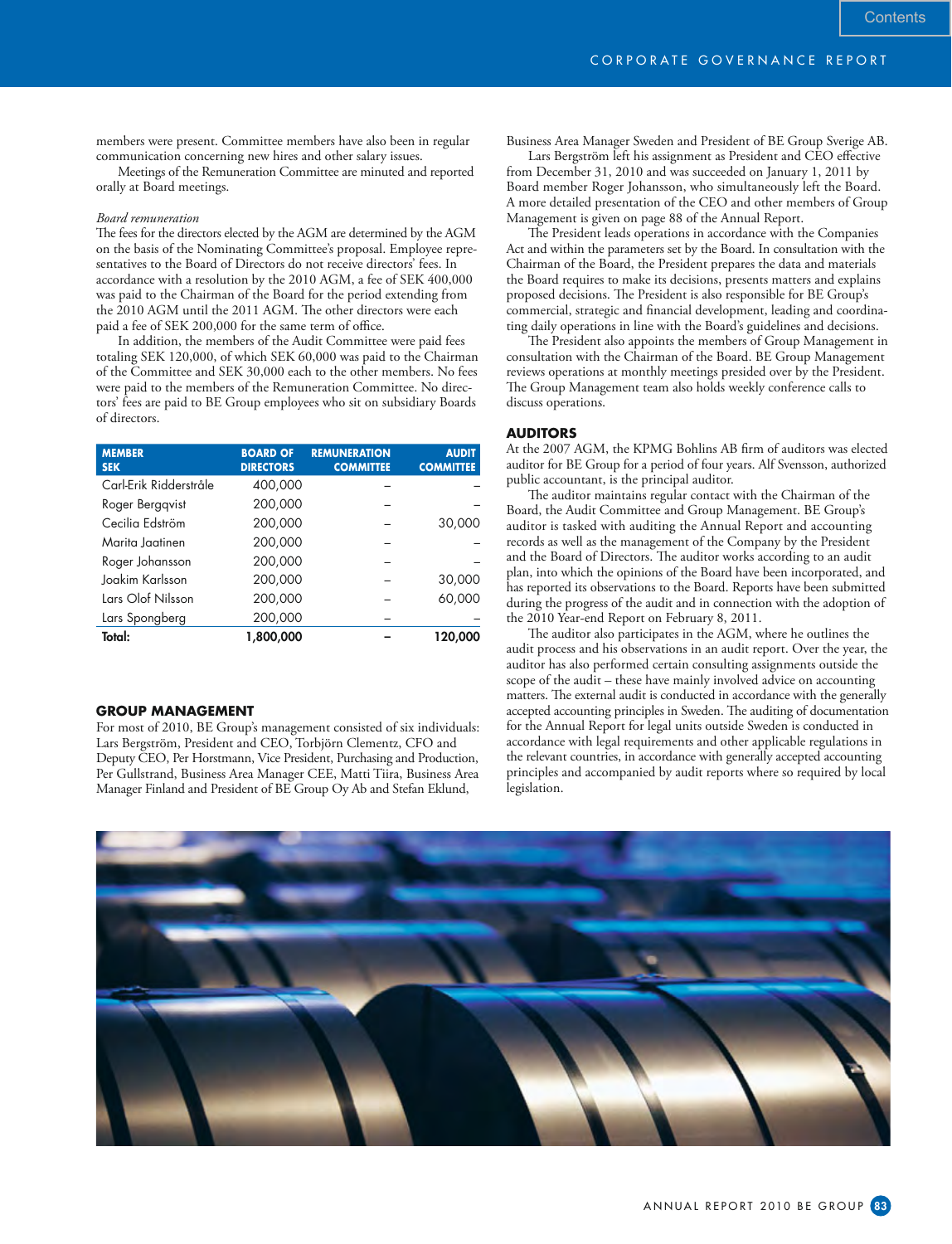## **INTERNAL CONTROL AND RISK MANAGEMENT REGARDING THE FINANCIAL STATEMENTS FOR THE 2010 FINANCIAL YEAR**

BE Group's Board of Directors complies with the Annual Accounts Act and the Code and accordingly provides a description of the key elements of the Company's system for internal control and risk management with regard to financial reporting.

The Board and its Audit Committee monitor the quality of the financial reports and BE Group's internal control systems and review BE Group's risk scenario. This is achieved by issuing instructions to the CEO, setting requirements for the contents of regular reports on financial conditions to the Board, and through reviews conducted together with the Board and auditors. The Board and Audit Committee review and assure the quality of financial reports, including year-end and annual reports and have delegated responsibility for assuring the quality of press releases of a financial nature and presentation materials used in meetings with the media, shareholders and financial institutions.

Aimed at giving the Board a basis for establishing the appropriate level of internal governance and control, BE Group carried out an audit of internal control in a number of focus areas in 2007. External consultant services were used to perform the audit, which has been followed up at the Group and local levels, resulting in a number of improvements in internal control. In 2008, 2009 and 2010, follow-ups were conducted in these areas as part of the external audit.

To further strengthen the internal audit environment, the Board resolved, towards the end of 2009, to appoint an Internal Audit Council tasked with systematically identifying areas for review and monitoring and reviewing the Group's internal control. The Internal Audit Council is headed by the Group's CFO and reports to the Board's Audit Committee. This has been done to strengthen the internal control function at both the Group and local level for the future.

The Internal Audit Council began its work during 2010. Within the framework of its efforts, a review was performed of the areas requiring auditing and a schedule set. The year's examination focused primarily on adherence to instructions regarding attestation, as well as on local and Group-wide requirements in relation to company law.

BE Group's internal control of financial reporting covers five main areas: establishment of a control environment, risk assessment, control activities, information and communications and follow-up.

#### *Control environment*

BE Group has a simple legal and operational structure and an established governance and internal control system. This allows the organization to react quickly to external changes. Operational decisions are taken at the Group or business area level, while decisions on strategy, business direction, acquisitions and general financial issues are taken by the Board of Directors and Group Management of BE Group. Internal control of financial reporting at BE Group is designed to work within this organization.

Clear regulations on delegation of authority and responsibilities are followed within BE Group, which follow Group structure. The foundations for internal control of financial reporting are the control environment and its organization, decision paths, documented and communicated authority and responsibilities and the culture that is the basis for the communications and activities of the Board and Group Management. There is an established set of instructions for the Board, which includes the distribution of duties within the Board as well as the tasks of the Chairman. There is, in addition, a set of instructions regulating the duties and authority of the President. Instructions have also been prepared for all business area managers and the presidents of all subsidiaries. Managers at various levels in the Company are responsible for continual internal control within their areas of responsibility.

## *Risk assessment*

Risk assessment is based on a comprehensive risk analysis performed in connection with preparations for applying for listing on the Stockholm

Stock Exchange (now Nasdaq OMX, Stockholm). The general financial risks are defined and observed when the Group's financial targets are set.

## *Control activities*

The risks identified with regard to financial reporting are managed through the Company's control activities, such as authorization controls in IT systems and signature authentication.

Detailed economic analysis of business performance including followup against business plans and forecasts supplements operations-specific controls and provides an overall assessment of reporting quality.

### *Information and communication*

The Group maintains channels of information and communication that serve to safeguard completeness and accuracy in financial reporting. Policies, manuals and job descriptions are available on the Company intranet and/or in printed form.

#### *Follow-up*

The President is responsible for internal control being organized and followed up in accordance with the guidelines adopted by the Board. Financial control is exercised by the Corporate Finance Department. Financial reporting is analyzed monthly at the detailed level. The Board has followed up financial reporting at Board meetings and BE Group's auditor has reported its observations to the Board. The Board has received monthly financial reports and the Company's financial situation was discussed at every Board meeting.

The President is responsible for ensuring that independent and objective reviews are conducted with the aim of systematically assessing and proposing improvements to the Group's processes for governance, internal control and risk management.

#### *Internal audit*

BE Group has a simple legal and operational structure and an established governance and internal control system. The Board and the Audit Committee follow up BE Group's assessment of internal control by means including discussions with BE Group's auditors. Given the above, the Board has elected not to maintain a special internal audit unit.

## **ARTICLES OF ASSOCIATION**

The Articles of Association establish matters including the object of BE Group's business, the number of directors and auditors, how notice to attend the AGM must be provided, how the agenda will be dealt with during the AGM and where meetings will be held. The current Articles of Association were adopted by the extraordinary meeting of shareholders held September 13, 2009 and are available on BE Group's website at www.begroup.com.

## **POLICY DOCUMENTS**

The Board has adopted several guidelines and policies to safeguard BE Group's internal control. These include an Information and Insider Policy, an Executive Remuneration Policy, Ethical Guideliens, an Environmental Policy, an Internet and IT Policy and a Treasury Policy.

## **APPLICATION OF THE SWEDISH CODE OF CORPORATE GOVERNANCE**

The Code is based on the "comply or explain" principle, which means a company may depart from the provisions of the Code provided that such departures can be explained in a satisfactory manner. BE Group fully applied the Code during the 2010 financial year and has not departed from Code rules in any respect.

#### **REVIEW**

This Corporate Governance Report has been prepared as an independent document in relation to the Annual Report and has been reviewed by BE Group's auditors in accordance with Chapter 6, paragraph 9 of the Annual Accounts Act. The Auditor's statement is enclosed with the Report.